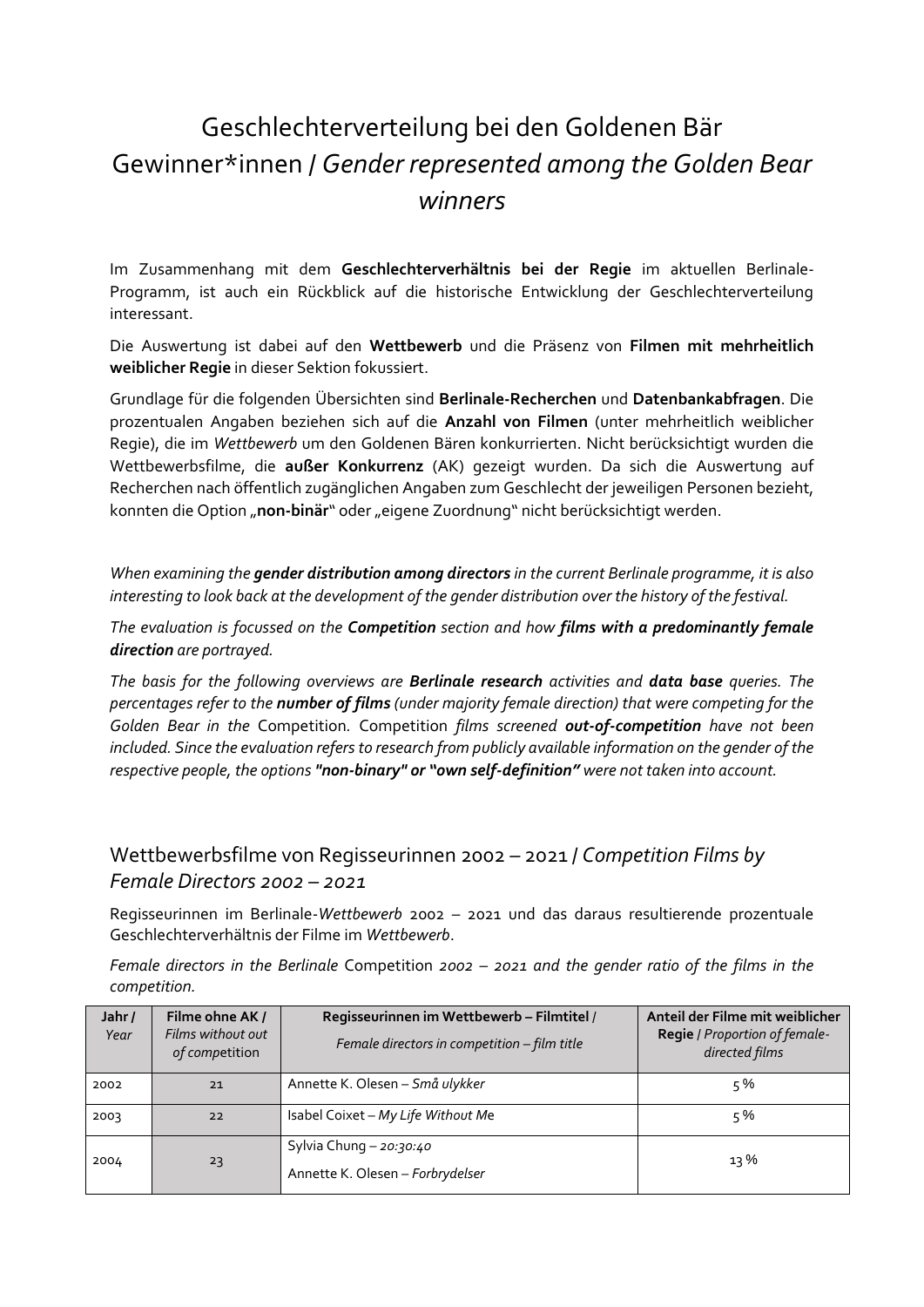|      |    | Petty Jenkins - Monster                   |      |
|------|----|-------------------------------------------|------|
|      |    |                                           |      |
| 2005 | 23 |                                           | o %  |
| 2006 | 19 | Pernille Fischer Christensen - En Soap    | 16 % |
|      |    | Jasmila Žbanić - Grbavica                 |      |
|      |    | Valeska Grisebach - Sehnsucht             |      |
| 2007 | 23 | Li Yu - Ping Guo                          | 4%   |
| 2008 | 21 | Isabel Coixet - Elegy                     | 10 % |
|      |    | Doris Dörrie - Kirschblüten               |      |
|      | 18 | Maren Ade - Alle Anderen                  | 22 % |
|      |    | Claudia Llosa - La teta asustada          |      |
| 2009 |    | Annette K. Olesen - Lille Soldat          |      |
|      |    | Sally Potter - Rage                       |      |
|      |    | Pernille Fischer Christensen - En Familie |      |
| 2010 | 20 | Jasmila Zbanic - Na putu                  | 15 % |
|      |    | Natalia Sminoff-Rompecabezas              |      |
|      |    | Paula Markovitch - El premio              | 19%  |
| 2011 | 16 | Miranda July - The Future                 |      |
|      |    | Victoria Mahoney - Yelling To The Sky     |      |
| 2012 | 18 | Ursula Meier - L'enfant d'en haut         | 6 %  |
|      | 19 | Emmanuelle Bercot - Elle s'en va          | 16 % |
| 2013 |    | Pia Marais - Layla Fourie                 |      |
|      |    | Małgorzata Szumowska - Wimie              |      |
|      | 20 | Claudia Llosa - Aloft                     | 20%  |
|      |    | Celina Murga - La tercera orilla          |      |
| 2014 |    | Sudabeh Mortazai - Macondo                |      |
|      |    | Feo Aladag - Zwischen Welten              |      |
| 2015 | 19 | Małgorzata Szumowska - Body               | 16 % |
|      |    | Isabelle Coixet - Nadie quiere la noche   |      |
|      |    | Laura Bispuri - Vergine giurata           |      |
|      | 18 | Anne Zohra Berrached - 24 Wochen          | 11%  |
| 2016 |    | Mia Hansen-Løve - L'avenir                |      |
|      | 18 | Teresa Villaverde - Colo                  | 22 % |
| 2017 |    | Agnieszka Holland - Pokot                 |      |
|      |    | Ildikó Enyedi - Testről és lélekről       |      |
|      |    | Sally Potter - The Party                  |      |
| 2018 | 19 | Emily Atef - 3 Tage in Quiberon           | 21%  |
|      |    | Laura Bispuri - Figlia mia                |      |
|      |    |                                           |      |